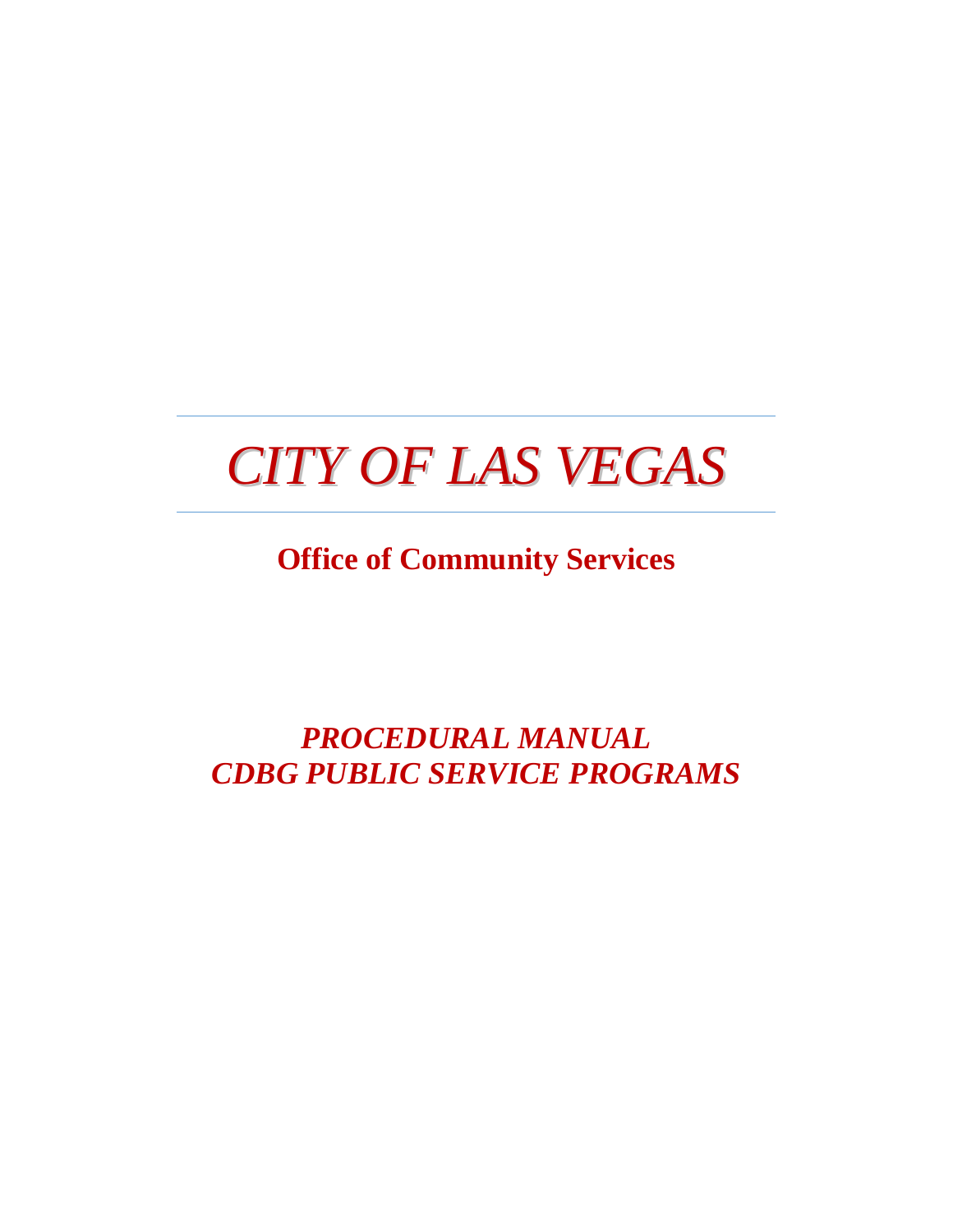## *Table of Contents*

Acronyms

Getting Started

National Objective & Eligibility Project Management Zoomgrants Fiscal Year 2- year Grant Funding Subrecipient Agreements Performance Measures System of Award Management & Data Universal Numbering System Determination of Client Eligibility Identification Verification Reimbursement Process Reporting Subrecipient Monthly Reports Budget Modifications Extensions & Carry-over of Funds Compliance Conflicts of Interest Certificates of Insurance Means of Purchase Procurement Record Keeping Program Income Audit Requirements Monitoring CDBG & HUD Resources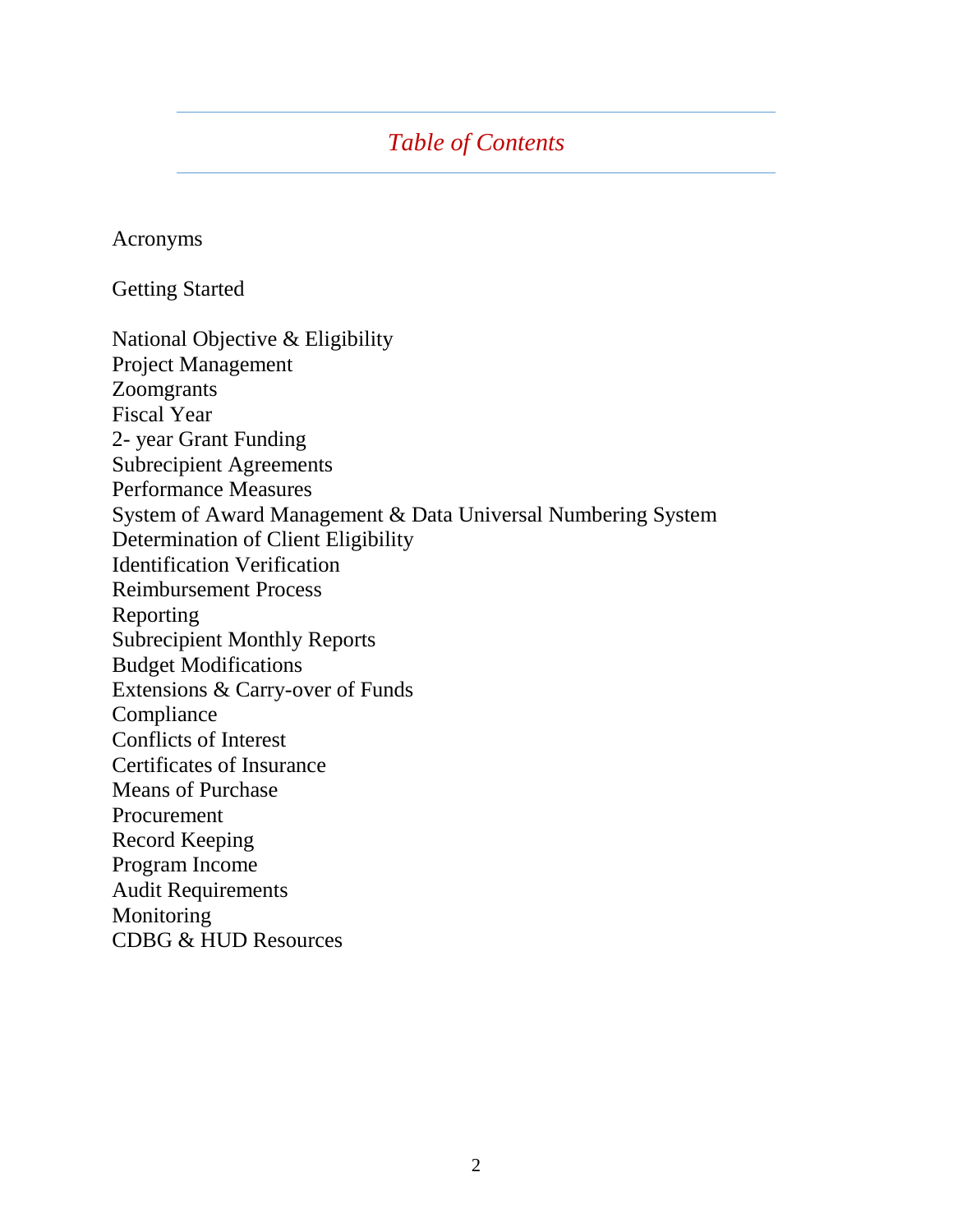# List of Commonly Used Acronyms

| <b>ADA</b>   | Americans With Disability Act                         |
|--------------|-------------------------------------------------------|
| AP           | <b>Action Plan</b>                                    |
| <b>APR</b>   | Annual Performance Report                             |
| CAPER        | Consolidated Annual Performance and Evaluation Report |
| <b>CBDO</b>  | Community Based Development Organization (CDBG)       |
| <b>CDBG</b>  | <b>Community Development Block Grant</b>              |
| <b>CFR</b>   | Code of Federal Regulations                           |
| <b>CLV</b>   | City of Las Vegas                                     |
| <b>CPD</b>   | (Office of) Community Planning & Development (HUD)    |
| ER           | <b>Environmental Review</b>                           |
| EEO          | <b>Equal Employment Opportunity</b>                   |
| <b>EIS</b>   | <b>Environmental Impact Statement</b>                 |
| EPA          | <b>Environmental Protection Agency</b>                |
| ESG          | <b>Emergency Solutions Grant</b>                      |
| <b>ESL</b>   | English as a Second Language                          |
| <b>FHEO</b>  | Fair Housing Equal Opportunity                        |
| FY.          | <b>Fiscal Year</b>                                    |
| <b>GPR</b>   | Grantee Performance Report                            |
| HAMFI        | HUD Adjusted Median Family Income                     |
| <b>HCP</b>   | <b>HUD Consolidated Plan</b>                          |
| <b>HOME</b>  | Home Investments Partnership Program                  |
| <b>HOPWA</b> | Housing Opportunities for People With Aids            |
| HQS          | <b>Housing Quality Standards</b>                      |
| <b>HUD</b>   | (Department of) Housing and Urban Development         |
| <b>LIHTC</b> | Low-Income Housing Tax Credits Program                |
| MBE/WBE      | Minority and Women Owned Business                     |
| MFI          | Median Family Income                                  |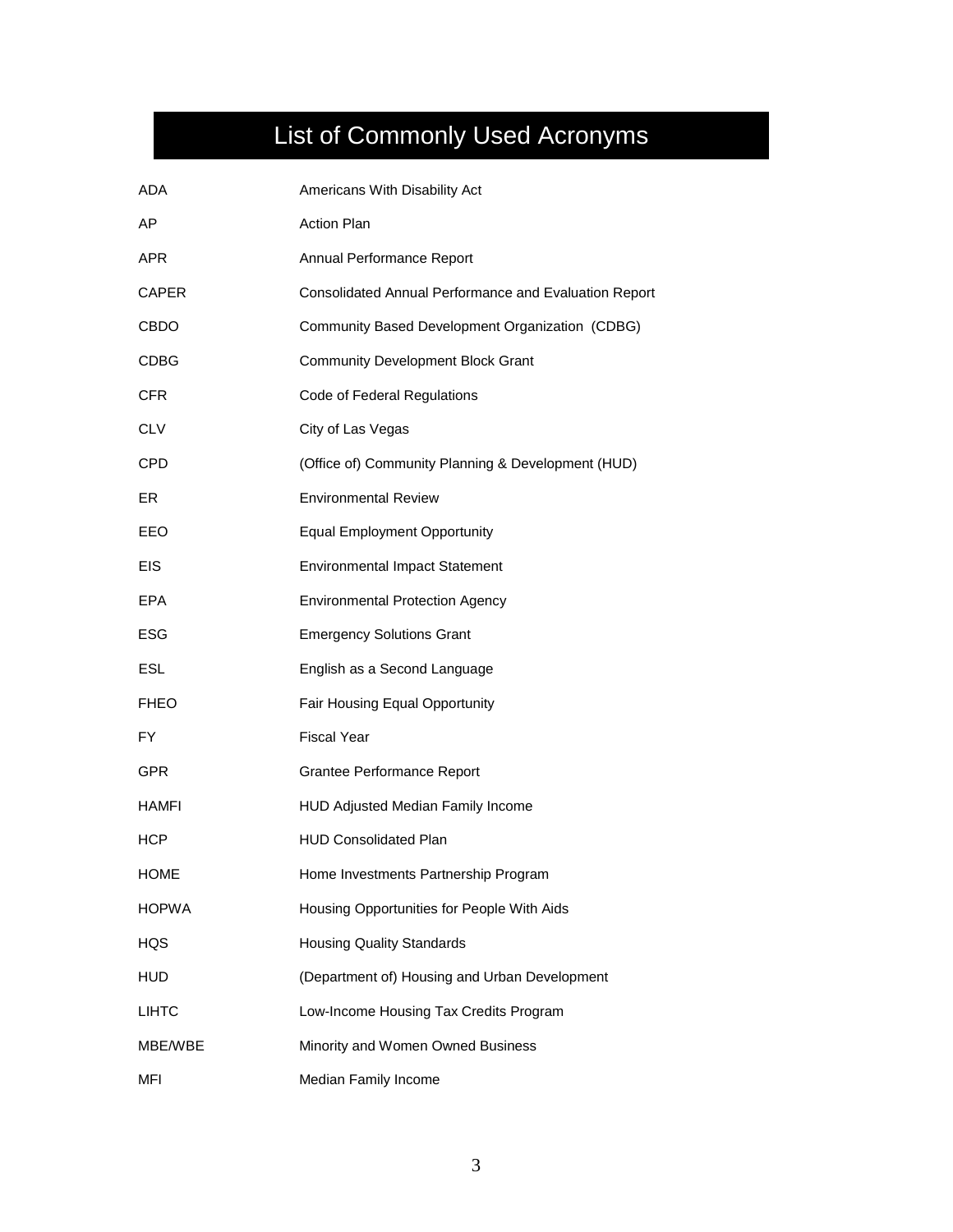# List of Commonly Used Acronyms

| <b>MOU</b>   | Memorandum of Understanding                                 |
|--------------|-------------------------------------------------------------|
| <b>NAHRO</b> | National Association of Housing and Redevelopment Officials |
| <b>OCS</b>   | <b>Office of Community Services</b>                         |
| <b>OMB</b>   | Office of Management and Budget                             |
| PHA's        | <b>Public Housing Authorities</b>                           |
| <b>RFP</b>   | Request for Proposal                                        |
| <b>RFQ</b>   | <b>Request for Qualifications</b>                           |
| <b>RFF</b>   | <b>Request for Funds</b>                                    |
| UEI          | Unique Entity ID                                            |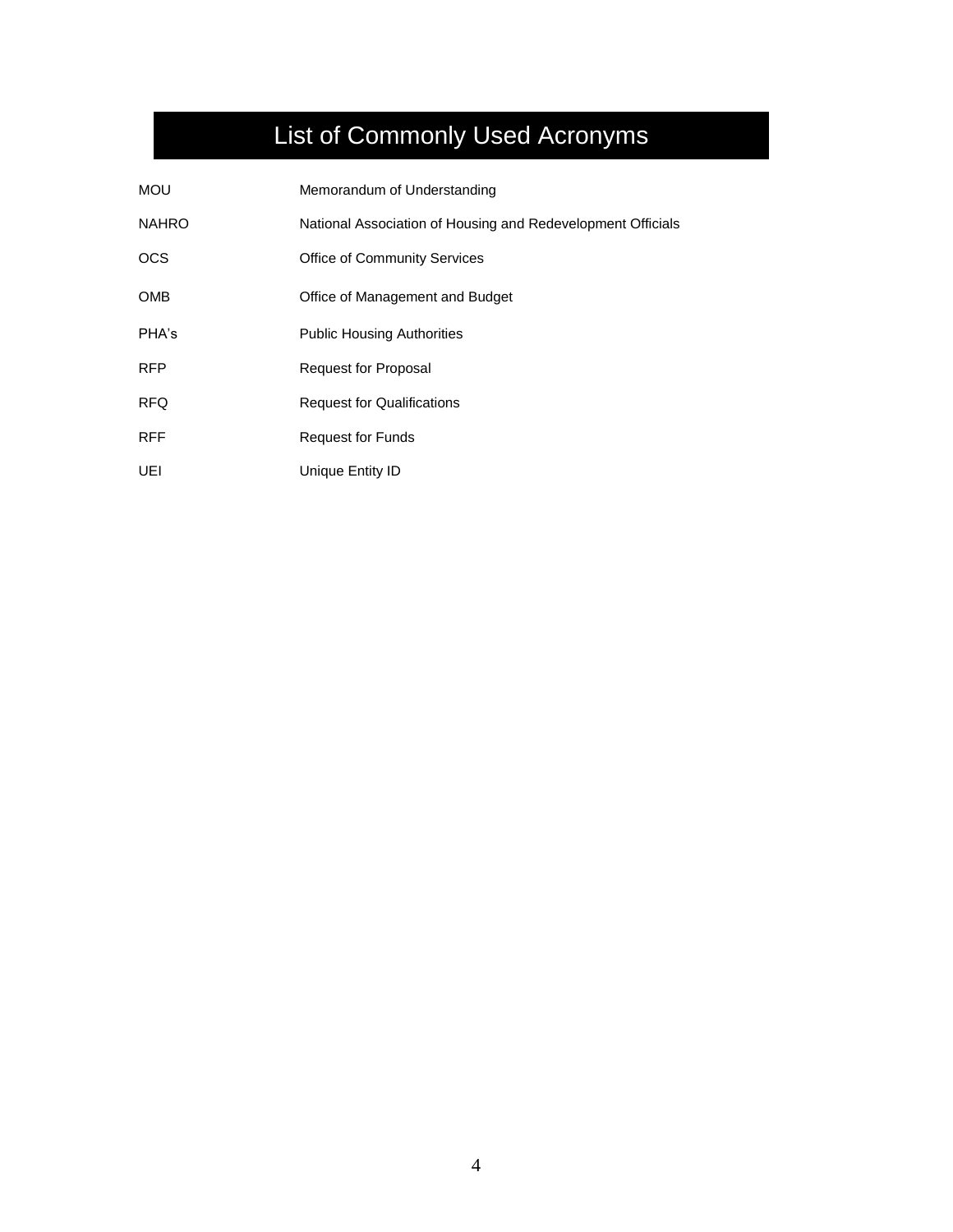### *CDBG Public Service Procedural Management Guide*

Welcome to the Community Development Block Grant Program!

This CDBG Public Service Procedural Management Guide summarizes the key considerations in the implementation of a CDBG-funded project. Now that you, the grantee, have been awarded Community Development Block Grant (CDBG) funding, it is important to take the next steps required to successfully carry out the stated National Objective of your project (Low-Moderate Income [Area-wide, Limited Clientele, Housing or Jobs], Slum & Blight, or Urgent Needs) and comply with the requirements established by the Department of Housing and Urban Development (HUD) for CDBG projects.

The City of Las Vegas is a CDBG Entitlement recipient of the U.S. Department of Housing and Urban Development (HUD). Our funds are allocated using an established formula and HUD places a 15% cap on the amount of funds, which may be utilized for Public Service Programs. These funds are obligated to meet HUD National Objectives.

While this Guide is intended to provide you the information you need to manage a CDBG project, you may encounter problems or have questions you do not find addressed here. Do not hesitate at any time to call the City of Las Vegas – Office of Community Services for additional assistance.

#### **National Objective & Eligibility**

In order to be eligible for funding, every CDBG-funded activity must qualify as meeting one of the three national objectives of the program, as well as be an eligible activity. This requires that each activity, except those carried out under the basic eligibility categories of Program Administration and Planning and Capacity Building, meet specific tests for either:

- Benefiting low- and moderate-income persons *(Public Service projects)*,
- Preventing or eliminating slums or blight, or
- Meeting other community development needs having a particular urgency because existing conditions pose a serious and immediate threat to the health or welfare of the community

Eligible Activities are identified specifically within the program regulations published in the Code of Federal Regulations as 24 CFR Part 570.

#### **Project Management**

It is to the grantee's advantage to decide from the start who will manage the grant and the project and to clearly define the respective responsibilities. In managing the project, the grant administrator needs to have a general understanding of the Federal laws and regulations that apply to the CDBG program. For all projects, the grant administrator should keep in mind that procurement must follow 2 CFR Part 200- Uniform Administrative Requirements, Cost Principles, and Audit Requirements for Federal Awards. Efforts should also be made to involve minority and women owned businesses in CDBG contracting opportunities as well as Section 3 residents.

#### **ZoomGrants**

The City utilizes ZoomGrants (www.zoomgrants.com) for application submission as well as program administration. Zoomgrants is an online submission software program and requires that all program documentation be submitted via the website. All required program documentation will be uploaded by the subrecipients to this system for review and processing.

#### **Fiscal Year**

The City's fiscal year begins on July 1 and ends on June 30. Funding cycles are referred to as FY and then the year, ex. 2022 would be FY 22.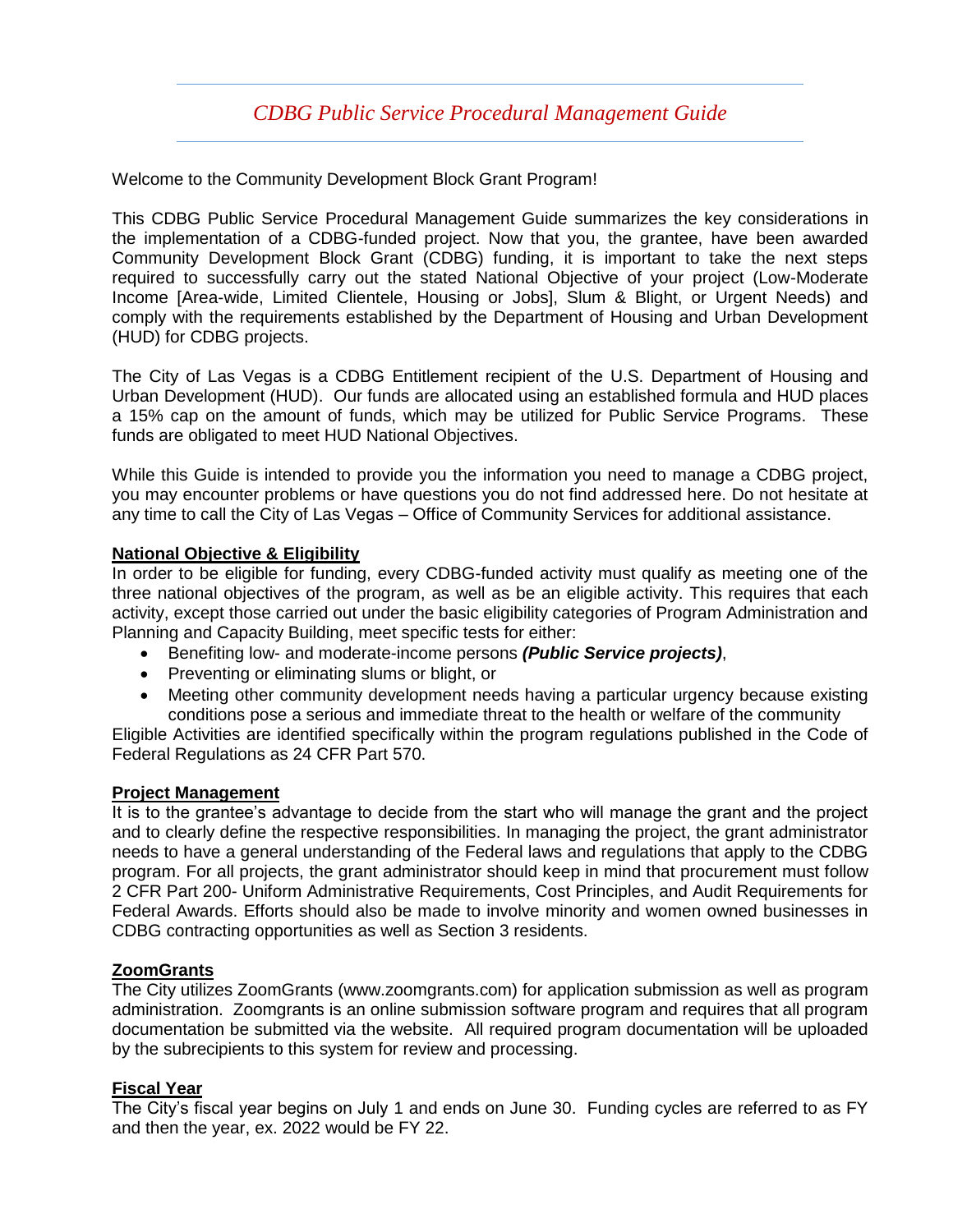#### **2-year Grant Funding**

This grant period cycle is a two-year period to include fiscal years 2022-2023 and 2023-2024. Evaluation of subrecipients first grant year will take place prior to the award for the second year of grant funding. These are performance-based contracts, which will review performance goals; financials and timeliness for recommendation of continued funding for a second year (see Performance Measures below).

#### **Subrecipient Agreements**

Read through your City of Las Vegas agreement thoroughly & carefully and refer back to it when necessary. Agreements are effective July 1 – June 30 of each program year.

#### **Performance Measures**

The City of Las Vegas has the option to renew the Agreement based on the subrecipient successfully meeting all agreement terms. The City of Las Vegas' intent to renew or not to renew the Subrecipient Agreement is contingent on assessing, in part the following performance measures(s):

- The subrecipient shall provide services or work, as applicable, and meet the program objectives summarized in Exhibit "A" (Scope of Work) in accordance with the provisions of the Agreement, relevant laws, rules and regulations, administrative program and fiscal guidelines, and where applicable, operating certificate for facilities or licenses for an activity or program. The Subrecipient shall assist 50% of their projected total clients by the end of the 2nd quarter of their contracts (December 31st) and 75% of their projected total clients by the end of the 3rd quarter of their contract (March 31st).
- The Subrecipient shall provide complete and accurate request for funds to the City in order to receive payment. Request for Funds, Exhibit "C", submitted to the City must contain all information and supporting documentation required by the Request for Release of Funds Checklist, Exhibit "F".
- The subrecipient shall submit Request for Funds by the 15th day of the month following the month in which services were provided.
- The subrecipient shall submit Monthly Reports by the 15th of the month following the month in which services were provided.
- The Subrecipient shall attend at least (1) capacity building training provided by the City of Las Vegas during each fiscal year period and at least (1) fair housing training within the 2 year funding period.
- The subrecipient shall spend 50% of their allocated funds by the end of the  $2^{nd}$  quarter of their contract (Dec 31) and 75% of their allotted funds by the end of the 3rd quarter of their contract (March 31).

#### **System of Award Management (SAM) & Unique Entity ID (UEI)**

The Subrecipient is required to register with the System of Award Management (SAM) and have an active registration in SAM in accordance with 24 CFR 5.004 and 2 CFR part 25.310 The Subrecipient is also required to obtain an Unique Entity ID (EUI), which will be provided by sam.gov, in accordance with 2 CFR 25.315. Registration is free & must be updated annually.

#### <https://sam.gov/content/home>

#### **Determination of Client Eligibility – Income**

Subrecipients must use specific procedures to verify that assisted persons/households are incomequalified to benefit from assistance. For detailed information, consult the Technical Guide for Determining Income and Allowances for the HOME Program, Third Edition, January 2005, available from HUD. This document may be found here.

<https://files.hudexchange.info/resources/documents/HOMEGuideForIncomeAndAllowances.pdf>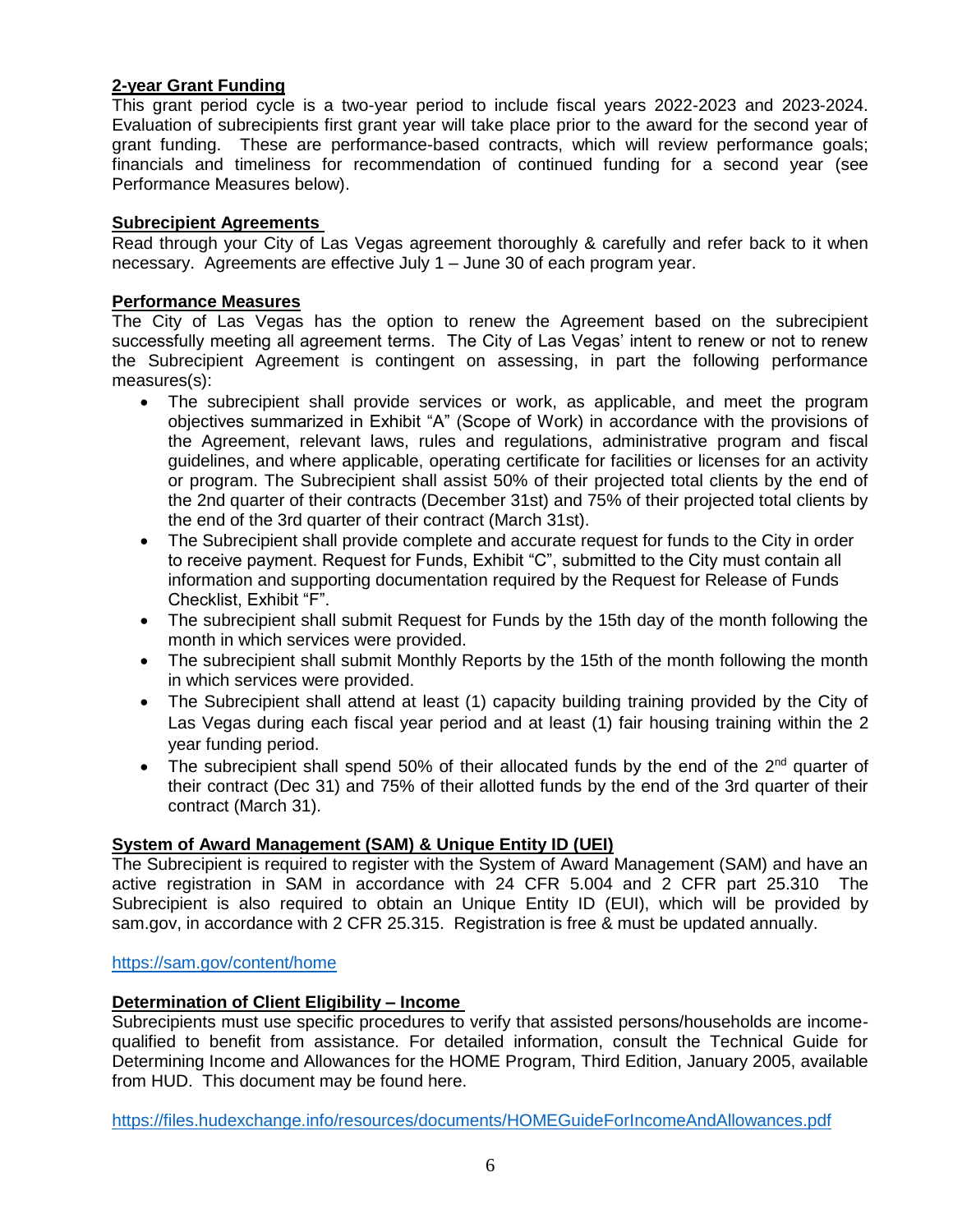The CPD Income Eligibility Calculator, an interactive tool for determining income eligibility, can also be found here:

<https://www.hudexchange.info/incomecalculator/>

An income determination must be completed before assistance begins. Verification of income eligibility is valid for twelve (12) months only. The verification must be updated if more than twelve (12) months transpires from the initial verification. Households must qualify as low income at the time of program intake.

Below are the most common sources of income the client must provide:

- Most recent **2 months'** worth of pay check stubs
- Annual wage statement (W-2) or 1040 tax return
- A letter from his/her employer certifying their employment and wages (this will happen when the client has started a new job)
- Current or active Unemployment Compensation must be a statement from DETR or a screenshot of the account
- Social Security Disability (SSDI) or Social Security Income (SSI) benefit letter
- Zero Income Certification each household member 18 years and older must sign an individual form when they have no sources of income

#### **Determination of Client Eligibility – Address/Location**

Assisted clients must reside within the Las Vegas City Limits. Subrecipients should use the Clark County Assessors website (link below) to lookup the address and verify its location within the city limits and not the unincorporated areas of Clark County. You can also use the Find Your Ward portal (link below).

<https://maps.clarkcountynv.gov/assessor/AssessorParcelDetail/site.aspx> <https://www.lasvegasnevada.gov/Government/Elections/Find-Your-Ward>

#### **Identification Verification**

The City of Las Vegas requires that the subrecipient obtain a photocopy of the eligible beneficiary's identification unless there is other government issued documentation, i.e. Medicaid correspondence, TANF confirmation letter, etc., whereby the identity of the beneficiary is proven. In the event an agency does not collect said information for the client file, it may satisfy this requirement with an Identification Certification Form signed by the staff member who reviewed the information along with the signature of the Chief Executive Officer or Executive Director, stating that they reviewed the id for verification of identity, age and address.

#### **Reimbursement Process**

Request for Funds (RFF) forms are used for the subrecipient to receive reimbursement for the program costs as stated in the budget and approved in the Agreement. Exhibit "C"-Request for Release of Funds, Line Item Expense Form, Profit & Loss Statements and all supporting reimbursement documentation for payment must be uploaded into Zoomgrants by the  $15<sup>th</sup>$  of each month. A RFF Checklist is included in your annual CLV Agreement that lists all required documents to be submitted with the monthly RFF packet.

All costs shall be recorded by budget line items and be supported by properly executed payrolls, signed time records, invoices, contracts, or vouchers, or other official documentation evidencing in proper detail the nature and propriety of the charge. Timesheets must capture actual time spent on all programs and be signed by the employee, as well as a supervisor. All checks, payrolls, invoices, contracts, and vouchers, orders or other accounting documents pertaining in whole or in part to the Agreements, shall be thoroughly identified and readily accessible. Backup documentation must include the following items to verify proof of payment: copy of the front and back of cancelled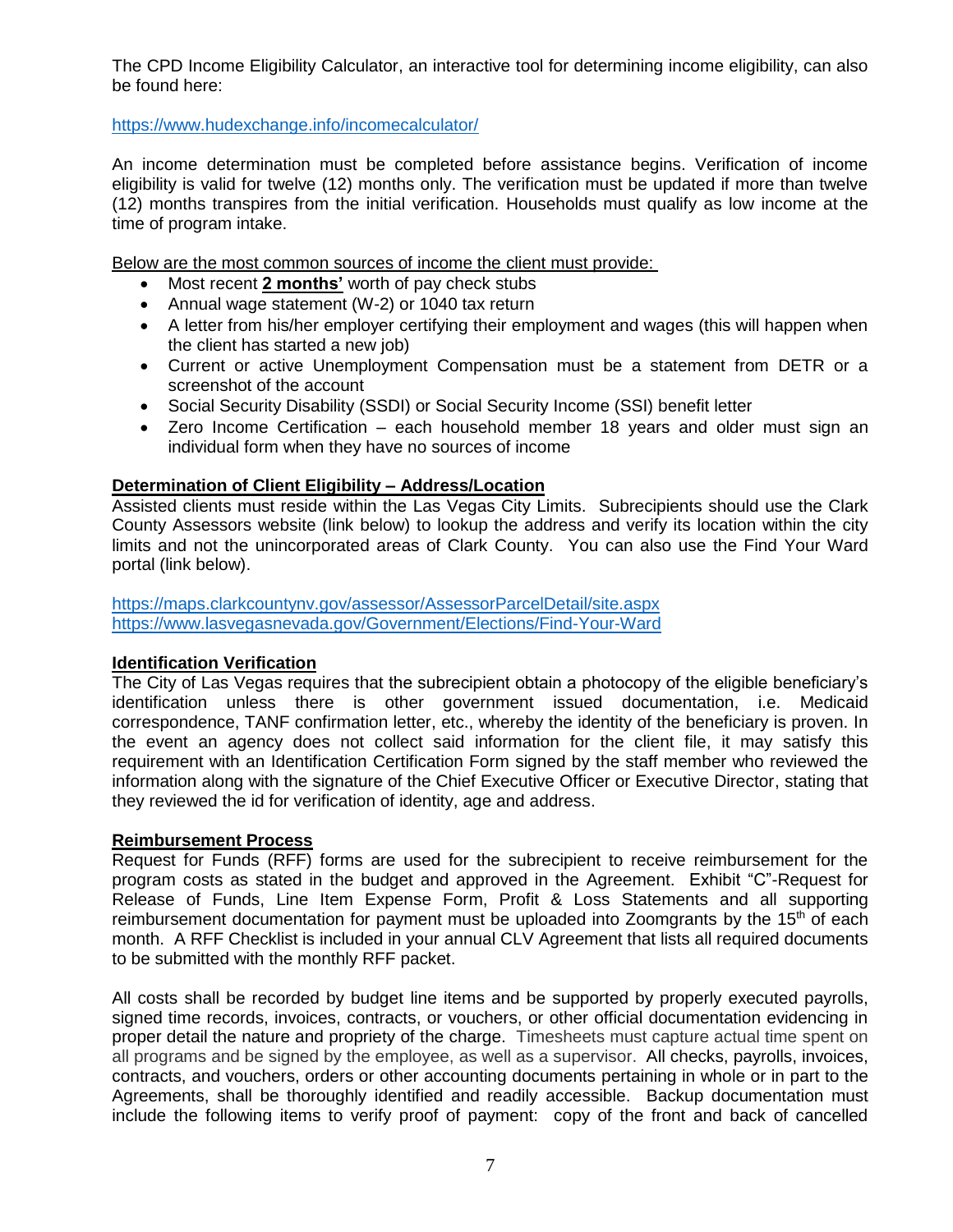checks, downloaded check copies from your bank's website, or bank statement and matching invoice or receipt.

#### **Subrecipient Monthly Reports**

Subrecipients are required to submit monthly status reports, this report must be received by the 15<sup>th</sup> of the month, along with the RFF's and submitted in Zoomgrants. These reports should document the program status during that specific monthly period.The reports serve three main purposes; 1. Enable the grantee to track the progress of the project; 2. Assist the Office of Community Services in following the project's progress; 3. Provide required information that is reported to HUD. Reports can provide an early indication of any problems that might be developing with a project. Early attention to potential problems may help avert or lessen the degree of the problem. Reports help all involved in the project to monitor the progress and accomplishments of the project. At the federal level, the reports help evaluate the CDBG program and assess how national objectives and eligible activities are met. If necessary, CDBG staff members may request additional reports.

#### **Budget Modifications**

Budget Modifications are required whenever the original approved budget is adjusted at all. This includes the addition of salary positions or the adjustment to specific budget categories. Please submit a Budget Modification Request to your Grant Program Coordinator to be approved by the Office of Community Services. Once complete, the approved or denied signed Budget Modification will be uploaded into Zoomgrants for the subrecipients review and records. Please be sure to adjust your "Exhibit C – Request for Funds" budget category amounts after a modification approval.

The final date that a Budget Modification can be submitted to the City is May  $31<sup>st</sup>$  of the program FY. This allows time for review and approval and the implementation of the modification by the subrecipient before the program end date of June 30<sup>th</sup>.

#### **Extensions & Carry-Over of Funds**

All funds MUST be expended by June 30. CDBG Public Service funds cannot be carried over or extended. After the completion of year-end accounting, all unspent funds are credited to the CDBG Capital Improvement Project's funding account or any other eligible activity and forfeited by the granted subreceipient.

#### **Compliance**

Your Agreement lists several federal regulations related to civil rights, equal opportunity and fair housing. These regulations mandate that no person in the United States shall, on the grounds of race, color, national origin, religion, creed, age, sex, disability, familial status, political affiliation, citizenship, gender identity, or sexual orientation be denied benefits or be subjected to discrimination under any program funded in whole or in part with federal funds. By signing your contract, you certify that you will comply with the laws listed. While some of the civil rights and fair housing regulations simply prohibit discrimination, others require you to take some affirmative steps or action.

- *Equal Employment –* Executive Order 11246, as Amended prohibits discrimination against any employee or applicant because of race, color, religion, sex or national origin.
- *Equal Opportunity in Housing –* Executive Order 11063, as amended by Executive Order 12259, prohibits discrimination against individuals on the basis of race, color, religion, sex or national origin in the sale, rental, leasing or other disposition of residential property, or in the use or occupancy of housing assisted with federal funds.
- *Fair Housing* Title VIII of the Civil Rights Act of 1968 and Title I of the Housing and Community Development Act of 1974 require that recipients take some action to affirmatively further fair housing in their communities.
- *Title VI of the Civil Rights Act of 1964 -* States that no person may be excluded from participation in, denied the benefits of, or subjected to discrimination under any program or activity receiving federal financial assistance on the basis of race, color or national objective.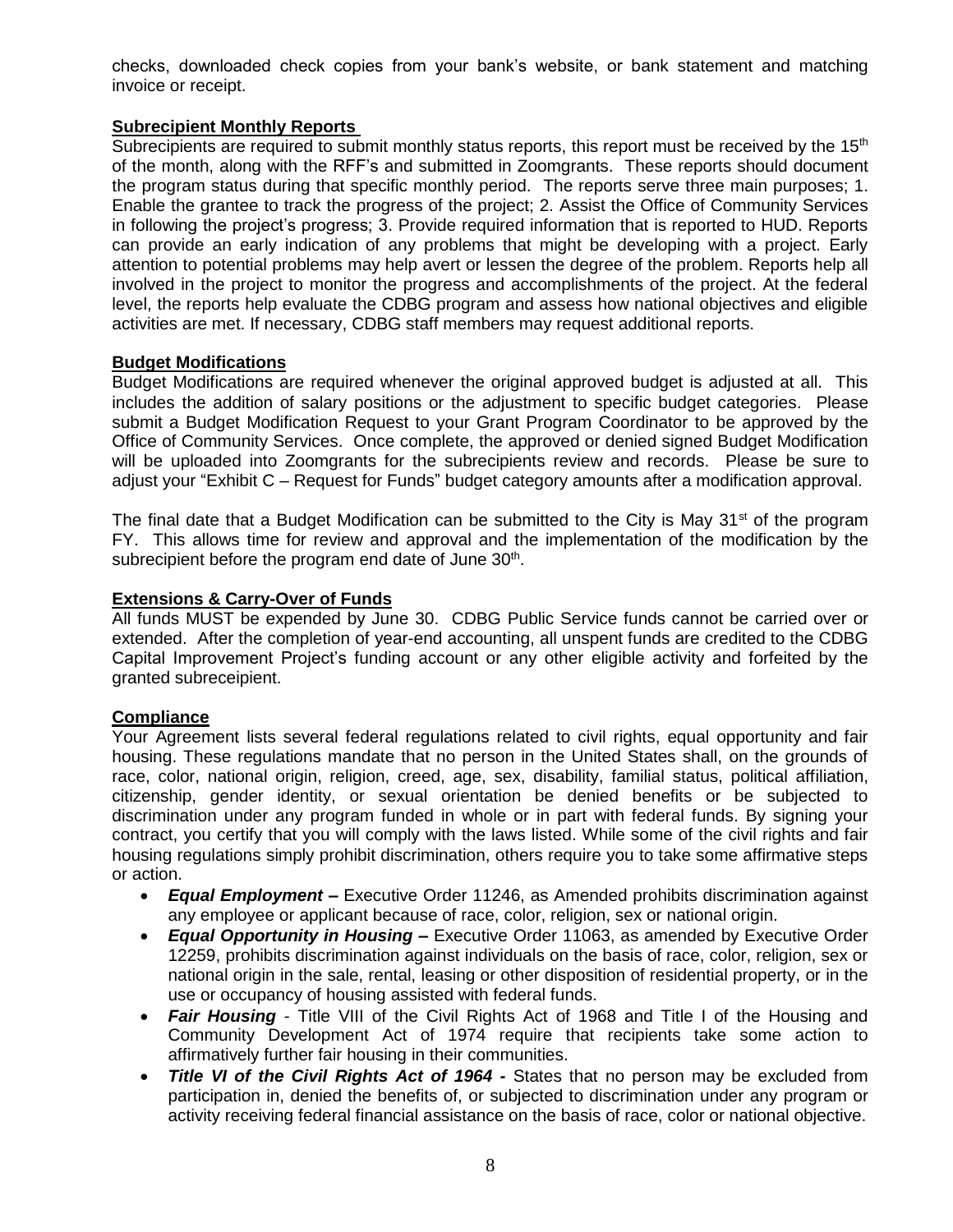- *Age Discrimination Act of 1975 –* Prohibits age discrimination in programs receiving federal financial assistance.
- *Americans with Disabilities Act –* Provides comprehensive civil rights to individuals with disabilities in the areas of employments, public accommodations, state and local government services and telecommunications.
- *Limited English Proficiency Requirements –* Executive Order 13166, Assess and address the needs of otherwise eligible persons seeking access to federally conducted programs and activities who, due to LEP cannot fully and equally participate in or benefit from those program and activities.
- *Soliciting Minority/Women Business Enterprises* Executive Orders 11625, 12432 and 12138 generally require recipients to make every effort to solicit the participation of minority and women business enterprises (MBE/WBE) in their projects. Recipients must specify the outreach actions they will take to ensure the inclusion, to the maximum extent possible, of minorities and women and entities owned by minorities and women, in all contracts.
- *Section 504 of the Rehabilitation Act of 1973 / Americans with Disabilities Act -* Section 504 and the ADA require accessibility of CDBG projects to persons with disabilities. The law requires that new facilities assisted with federal funds be designed and constructed to be readily available to and usable by individuals with disabilities. Alterations to existing (non-housing) facilities shall, to the maximum extent feasible, be made to be readily accessible to and usable by individuals with disabilities. For existing (non-housing) facilities, recipients shall operate programs and activities receiving CDBG assistance so that the program or activity, when viewed in its entirety, is readily accessible to and usable by individuals with disabilities.

#### **Conflicts of Interest**

Subrecipients must avoid conflicts of interest. In the procurement of property and services, 2 CFR 570.611 regarding conflicts of interest apply. In all cases not governed by those rules, conflicts of interest are not permitted. If a person is an employee, agent, consultant, elected official or appointed official of a recipient or subrecipient of CDBG funds and has project-related responsibilities or access to inside information, he or she may not obtain a financial benefit or interest from the project for himself or herself or those with whom he or she has family or business ties during his or her tenure or for one year thereafter.

#### **Certificates of Insurance**

The Subrecipient must provide compliant certificates of insurance and required endorsements to the City's designated certificate tracking service immediately upon request. The Subrecipient shall maintain coverage for the duration of this Agreement, and any renewal periods if applicable. The Subrecipient shall annually provide the City's designated certificate tracking service with a certificate of insurance and endorsements as evidence that all insurance requirements have been met. A certified, true and exact copy of each of the project specific insurance policies (including renewal policies) required under this Section shall be provided to the City or its designated certificate tracking service if so requested. Subrecipient shall comply with the insurance requirements in the City of Las Vegas Public Service Agreement and 2 CFR 200.310, as well as the procurement and bonding requirements of 2 CFR 200.317-200.326.

The Subrecipient and/or insurance carrier shall provide the City with a 30-day advance notice of policy modification, cancellation or erosion of insurance limits, sent to the City's designated certificate tracking service. Any exclusion to the effect that the insurance carrier will "endeavor to inform" must be stricken from the certificate of insurance.

#### **Means of Purchase**

Subrecipient entities should have written procurement policies that that will be reviewed by the OCS Department. The three means of purchase are:

• Petty Cash – Quick & Easy payment of small purchases.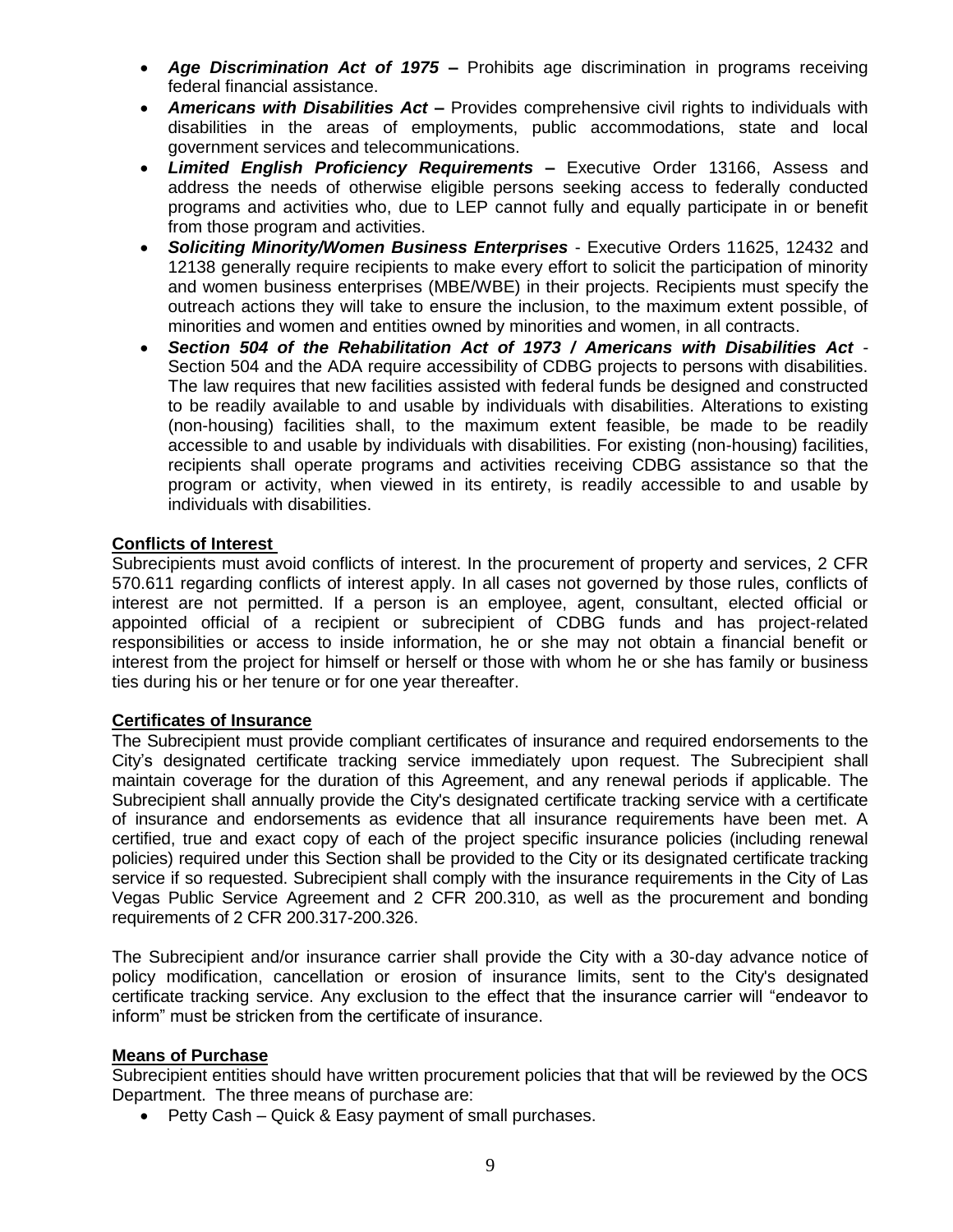- Purchase Order Intended for purchases that are beyond petty cash limits, but not of such nature to require a separate formal contact.
- Formal Written Contracts Necessary when the complexity of the procurement makes it prudent to have a detailed, written, binding document. Types of contracts include;
	- 1) Fixed Price preferred type of contact, requires a contractor to deliver the product or service at a specified price.
	- 2) Cost Reimbursement Used to limit the costs being reimbursed & determined by a ratio established at the time of contract.
	- 3) Indefinite Quantity Contracts may be used to set the basic parameters of a larger contract and add work items as needed.

#### **Procurement**

CDBG recipients must comply with the federal procurement requirements of 2 CFR Part 200. These regulations direct that all supplies, equipment, construction and services be acquired efficiently and economically, through open and fair competition. You must use sound business judgment, not only in the acquisition of supplies, equipment, construction and services, but also in the settlement of all contractual and administrative issues, protests, disputes and claims. As required by 2 CFR 200.318, recipients must adopt a written procurement policy and a code of conduct.

Recipients must ensure nondiscrimination in the solicitation and award of contracts funded in whole or in part with CDBG funds, including nondiscriminatory advertising and distribution of solicitations, nondiscriminatory bid specifications or evaluation criteria and nondiscriminatory awards of contracts. Recipients and subrecipients also must take affirmative steps to use small businesses and minority- and women-owned businesses when possible as sources of supplies, equipment, construction and services.

#### **Record Keeping**

The CDBG regulations at 2 CFR 570.506 categorize the types of records a subrecipient receiving CDBG funds must keep. The subrecipient is required to keep adequate records in order to document the compliance with the applicable laws and regulations and completion of all required reports throughout the life of the grant project. The record keeping system should be accessible, complete, accurate and monitor-friendly, and include an historical account of the grant activities for review by City and HUD staff members. During the life of the project, the subrecipient's files must be kept where they are readily accessible. Once a grant is closed, the records must be kept for a period of five years from the date of the City of Las Vegas - CDBG project closeout.

#### **Program Income**

Program income refers to income a recipient receives that is directly generated by the use of CDBG funds. Program income also includes funds generated by the use of other program income. Examples of program income include the following:

- Payments of principal and/or interest on loans made using CDBG funds (or program income funds);
- Proceeds from the disposition by sale or long-term lease of real property acquired, rehabilitated or constructed with CDBG funds (or program income funds);
- Interest earned on funds held in a revolving loan account; and
- Interest earned on program income pending its disposition.

#### **Audit Requirements**

This Agreement is also subject to requirements of United States' Office of Management and Budget (OMB) 2 CFR Part 200, Subpart F, "Audit Requirements".

This Agreement is subject to an OMB A-133 Audit pursuant to the Single Audit Act. Effective December 26, 2014, the Office of Management and Budget requires that grant recipients who expend \$750,000 or more in Federal funds during a one year period, conduct an A-133 audit.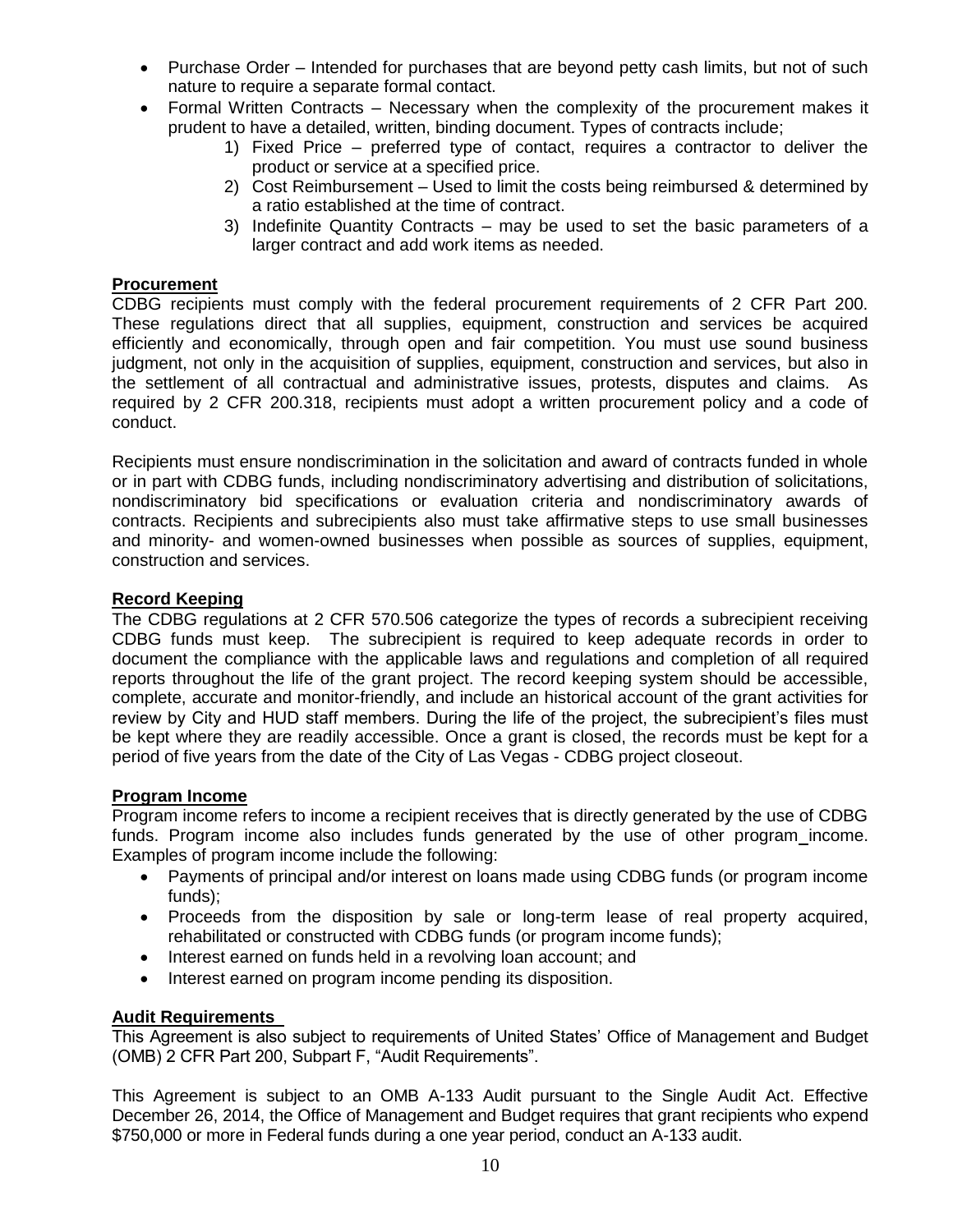Per City policy, any agency with annual revenue between \$200,000 through \$749,999 will be required to have a CPA Audited Financial Statement that is submitted to the City. The funds expended may be from one or multiple federal sources.

Subrecipients with annual revenue less than \$199,999 must submit an Annual Certified Financial Statement (ACFS), in addition to their IRS stamped copy of their most recent IRS 990 form. Annual Certified Financial Statements (ACFS) must be certified (signed and dated) by the Treasurer and the Board President; must be submitted each year no later than 9 months after the close of the fiscal year and must include a balance sheet and profit and loss statement.

All Subrecipients must submit a full and complete copy of their current audit into ZoomGrants no later than nine (9) months after the close of the fiscal year. It is the responsibility of the Subrecipient to ensure that audits are completed in a proper and timely manner. Failure to submit copies will render the Subrecipient as non-compliant. This means that no funds may be drawn until the City of Las Vegas OCS has received and reviewed the copy of the audit. Failure to remedy any outstanding audit findings will result in the delay and/or suspension of further reimbursement(s) until as such time that the findings are corrected to the satisfaction of the City. This may lead to reprogramming of the CDBG funds.

#### **Monitoring**

Monitoring is the primary tool that the Office of Community Services (OCS) uses to measure grant subrecipient compliance with federal, state, and local regulations, as well as additional requirements identified in the subrecipient's agreement with the City. The process helps measure overall performance of the grants. The monitoring visit will go more smoothly if you have kept good records from the very beginning, documented the progress of the project, as well as the actions you have taken to satisfy the various federal requirements. The subrecipient is responsible for ensuring that all activities comply with all Federal and state regulations. Monitoring may consist of Desk Audits, Site Visits, Programmatic and Financial reviews. Audits must be reviewed for deficiencies and discussed with the subrecipient.

*Desk Audits*: Every time a subrecipient submits a Request for Funds, a desk audit is conducted. This simply means that the Grant Program Coordinator verifies all information and if any questions arise, the subrecipient is contacted. The Grant Program Coordinator may also ask the subrecipient to submit a sample of client files so that a Desk Audit may be completed on them to determine accuracy of intake processes, location determination & income eligibility.

*Site Visits*: Involves annual, on-site visits with subrecipients but also includes monthly financial reviews, as well as client file desk audits. During the on-site monitoring visits, the City analyzes the agency's financial documentation, reviews programmatic case files, meets with essential agency personnel, and tours any applicable facilities/projects as part of the monitoring process.

*Programmatic*: This ensures that the contract between the City and the Subrecipient is followed, and the non-profit is actually doing what it said in the original application, with any changes agreed to prior to contract execution. The recipient activities are also compared to the CDBG Regulations, as well as the City's policies and procedures.

*Financial:* The subrecipient must follow certain guidelines, rules and regulations as they relate to financial responsibilities. This component is gone over in detail in the program manual.

#### **CDBG & HUD Resources**

Be sure to register for notifications through HUD Exchange and check out the HUD Exchange website for valuable resources.

<https://www.hudexchange.info/>